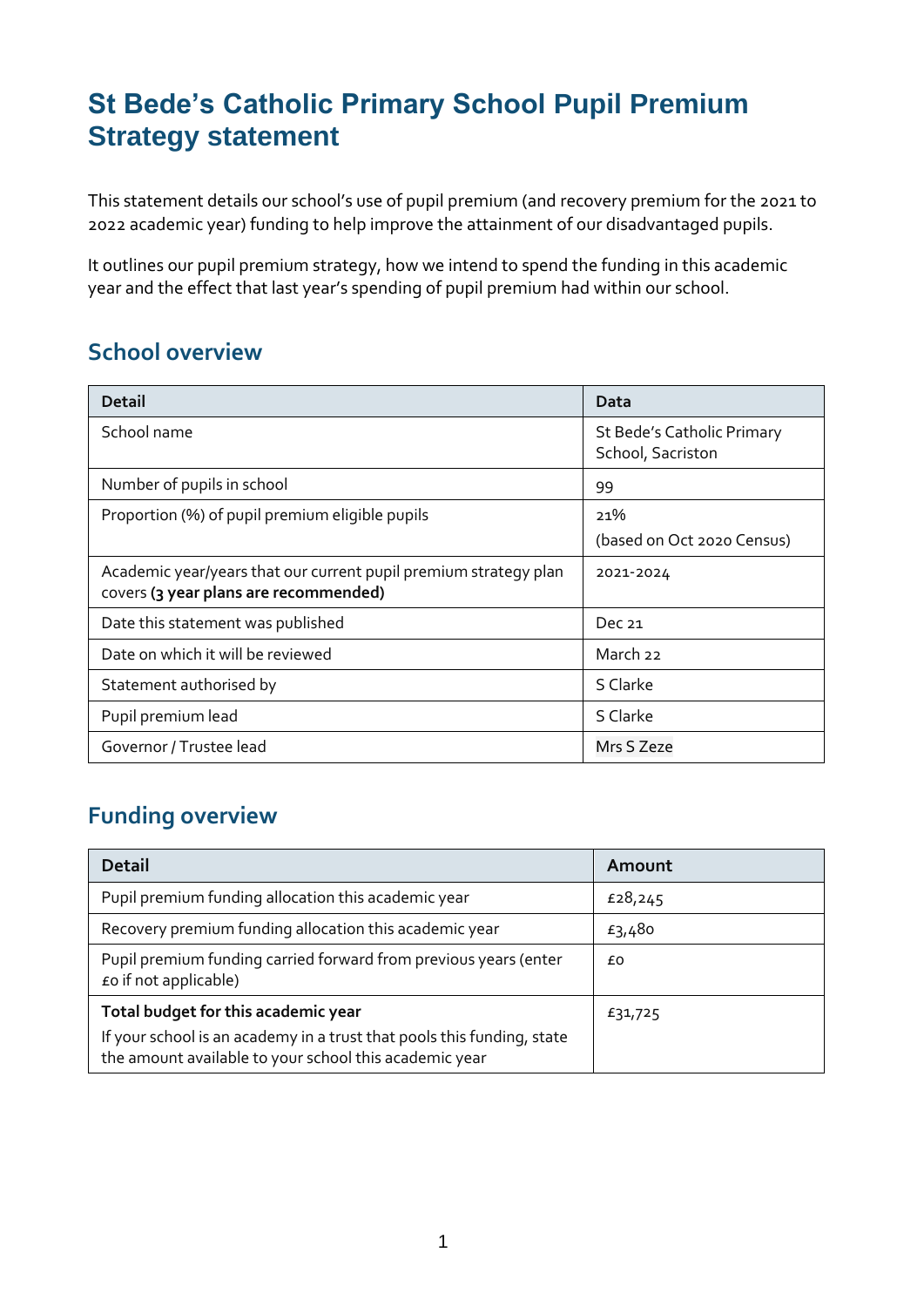### **Part A: Pupil premium strategy plan**

#### **Statement of intent**

It is our intention that all pupils, irrespective of their backgrounds or the challenging circumstances that they face, are able to 'Shine Brightly', make good progress in all areas of their learning, achieving high standards across all curriculum areas and indeed in all areas of their development.

The focus of our Pupil Premium Strategy is to support our disadvantaged pupils to further raise attainment and narrow the attainment gap between disadvantaged and non-disadvantaged pupils.

We will consider the individual challenges faced by our vulnerable pupils and seek to provide the relevant support in each case to support them in achieving their goals.

Quality-First Teaching is at the heart of our approach, with a focus on areas in which disadvantaged pupils require most support – in our particular case, this focuses predominately on English and maths teaching and learning. High quality teaching is proven to have the greatest impact on closing the attainment gap for disadvantaged pupils whilst simultaneously benefitting our non-disadvantaged pupils.

Implicit in the intended outcomes outlined below, is the intention that non-disadvantaged pupils' attainment will be sustained and improved alongside progress for their disadvantaged peers. Our strategy is also integral to the wider school planning focusing on enhancing the curriculum and targeted support through the School Based Tutoring approach which will support both our disadvantaged and non-disadvantaged pupils who have been worst affected by the challenging times that we have faced due to the pandemic.

Our strategy is based on a thorough knowledge of our pupils, and their individual needs and challenges, we aim to provide support / intervention in various forms from quality-first teaching to 1:1 interventions, where appropriate.

All staff take responsibility for disadvantaged pupils' outcomes and raise expectations of what they can achieve.

#### **Challenges**

This details the key challenges to achievement that we have identified among our disadvantaged pupils.

| Challenge<br>number | <b>Detail of challenge</b>                                                                                                                                                                                                                                                                                     |
|---------------------|----------------------------------------------------------------------------------------------------------------------------------------------------------------------------------------------------------------------------------------------------------------------------------------------------------------|
|                     | Pupils who are eligible for pupil premium do not enter early years at age related-<br>expectations; communication and language is exceptionally poor. This means they need to<br>make more progress than their peers to catch up.                                                                              |
|                     | Access to wider, enrichment opportunities is often limited for pupils who are eligible for pupil<br>premium. This can have a detrimental impact upon their knowledge, understanding and<br>experiences of the world and inhibit their progression throughout the curriculum.                                   |
|                     | Emotional resilience of pupils eligible for pupil premium is low compared to their peers. This<br>can affect their ability to concentrate on academic activities, especially when working with<br>others or when tasks are challenging.                                                                        |
|                     | A large proportion of our disadvantage pupils come from homes that are unable to support a<br>positive reading culture and do not have easy access to quality reading materials - this<br>impacts on the development of our pupils as readers but also impacts on their attainment in<br>all curriculum areas. |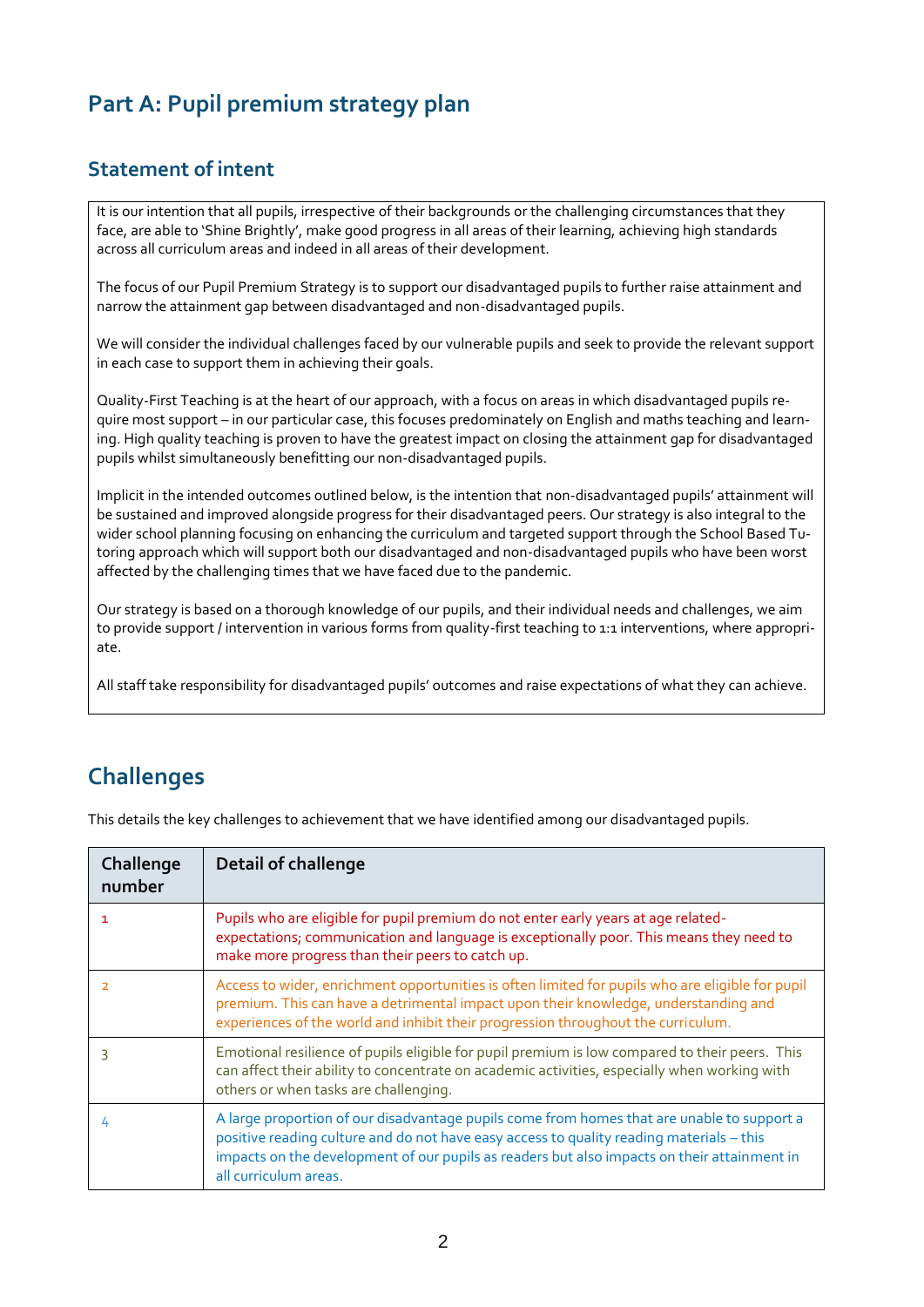| The attendance of some of our pupil premium children is lower than that of the whole school<br>impacting on their learning.         |
|-------------------------------------------------------------------------------------------------------------------------------------|
| Many of our pupil premium children also fit into another vulnerable group such as having an<br>additional special educational need. |

#### **Intended outcomes**

This explains the outcomes we are aiming for **by the end of our current strategy plan**, and how we will measure whether they have been achieved.

| Intended outcome                                                                                                                                       | Success criteria                                                                                                                                                    |
|--------------------------------------------------------------------------------------------------------------------------------------------------------|---------------------------------------------------------------------------------------------------------------------------------------------------------------------|
| Pupils eligible for Pupil Premium in EYFS make rapid<br>progress in all areas to meet national expectations.                                           | A higher proportion of Pupil Premium children meet<br>a Good Level of Development than in 2021.                                                                     |
| Improved cultural and childhood experiences for all<br>pupils.                                                                                         | Evidence of additional enrichment activities across<br>all year groups within the curriculum.                                                                       |
| Improve emotional resilience for all pupils through use<br>of TA support and intervention.                                                             | Lesson observations will demonstrate pupils'<br>positive attitudes to learning and good behaviours.                                                                 |
| Y1 and Y2 phonics resits confirm that increased<br>proportions of disadvantaged pupils meet the<br>standard.                                           | % of PP pupil meeting the expected standard in<br>phonics improves from 2020.                                                                                       |
| Increase engagement with parents to support home<br>reading.<br>Provide increased opportunities in school to support<br>and enthuse a love of reading. | By the end of the academic year, attainment in<br>reading for all pupils improves across the whole<br>school compared to standardised assessment in<br>summer 2021. |
| Reduce the number of persistent absentees.                                                                                                             | % of persistent absentees is at least in line with<br>National Average.<br>There are increased attendance rates for Pupil<br>Premium children.                      |
| Ensure pupils identified with SEN receive timely<br>support & intervention.                                                                            | Flexible and set interventions are in place for pupil<br>premium children and SEN plans are up to date and<br>reviewed in line with policy.                         |
|                                                                                                                                                        | Dedicated SEN time provided for new SENDCo.                                                                                                                         |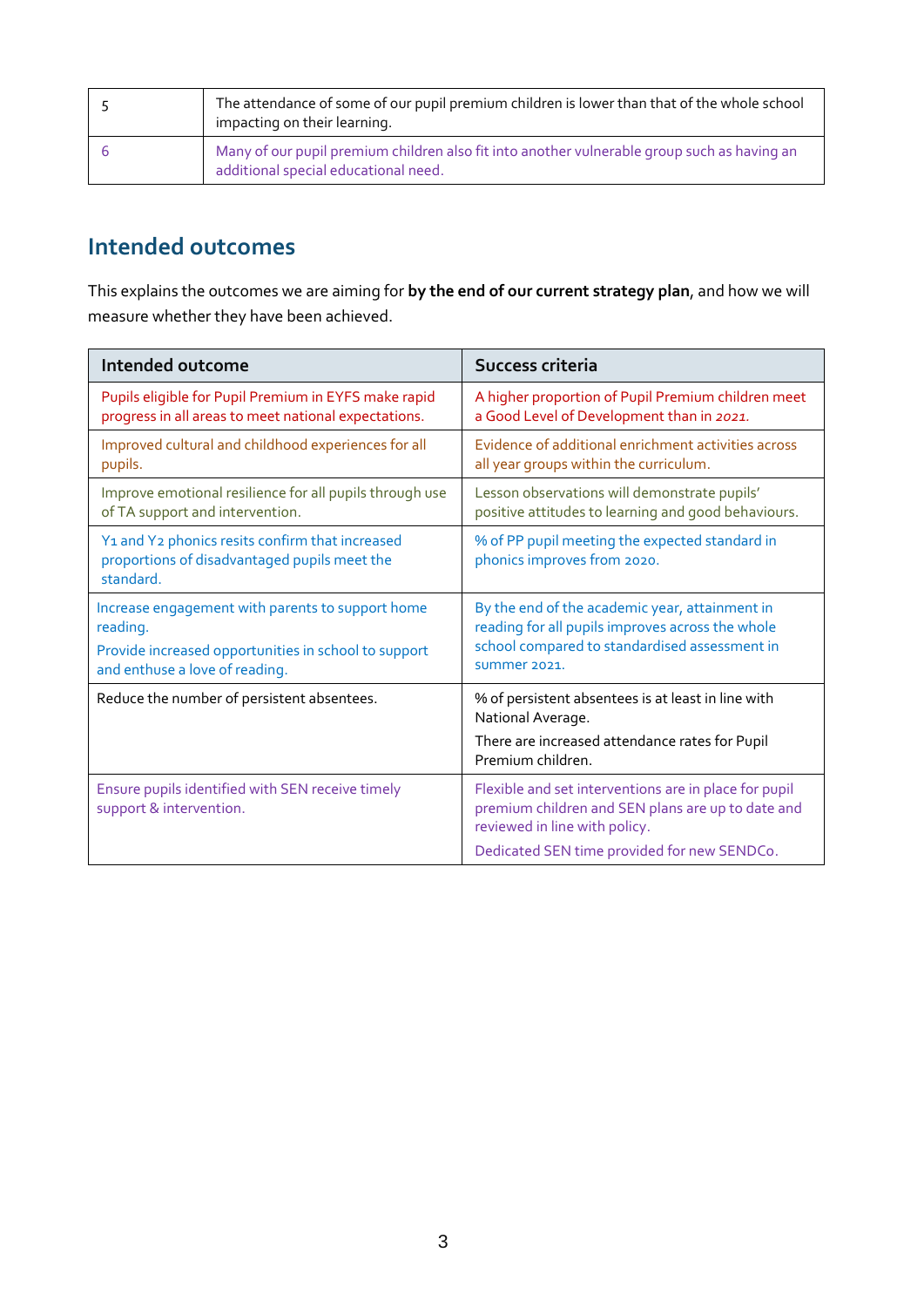## **Activity in this academic year**

This details how we intend to spend our pupil premium (and recovery premium funding) **this academic year** to address the challenges listed above.

### **Teaching (for example, CPD, recruitment and retention)**

Budgeted cost: £ *8520.00*

| <b>Activity</b>                                                                                                                                                                                                                                                                                                                    | <b>Evidence that supports this</b><br>approach                                                                                                                                                                                                                                                                                                                                                                                                                                                                                                                                                                                                                                                                        | <b>Challenge</b><br>number(s)<br>addressed |
|------------------------------------------------------------------------------------------------------------------------------------------------------------------------------------------------------------------------------------------------------------------------------------------------------------------------------------|-----------------------------------------------------------------------------------------------------------------------------------------------------------------------------------------------------------------------------------------------------------------------------------------------------------------------------------------------------------------------------------------------------------------------------------------------------------------------------------------------------------------------------------------------------------------------------------------------------------------------------------------------------------------------------------------------------------------------|--------------------------------------------|
| KS2 teacher to access<br>training in: teaching &<br>developing acquisition of<br>language in KS2 to enable<br>promotion of high levels of<br>oral language and<br>comprehension.                                                                                                                                                   | EEF indicates that studies of oral language<br>interventions consistently show positive benefits<br>on learning, including oral language skills and<br>reading comprehension. On average, pupils who<br>participate in oral language interventions make<br>approximately five months' additional progress<br>over the course of a year.                                                                                                                                                                                                                                                                                                                                                                               | 1 <sub>1</sub>                             |
| Staff to access RWI training<br>to ensure consistency in this<br>approach to systematic<br>synthetic phonics across the<br>school.<br>Staff to have access to RWI<br>online subscription to<br>support the teaching of<br>phonics.<br>Additional non-fiction RWI<br>books to be purchased to<br>supplement resources in<br>school. | Overall the evidence base related to phonics is<br>very secure. There have been a number of<br>studies, reviews and meta-analyses that have<br>consistently found that the systematic teaching<br>of phonics is beneficial. There is some evidence<br>that approaches informed by synthetic phonics<br>(where the emphasis is sounding out letters<br>and blending sounds to form words) may be<br>more beneficial than analytic approaches<br>(where the sound/symbol relationship is<br>inferred from identifying patterns and<br>similarities by comparing several words).<br>Read Write Inc is a DFE accredited systematic<br>synthetic phonics programme. EEF toolkit:<br>Phonics - additional 4 month progress. | 1, 4                                       |
| EYFS training from LA for<br>staff deployed in that phase<br>to ensure accuracy of<br>judgements against new<br>framework.                                                                                                                                                                                                         | EEF highlights that supporting high quality<br>teaching is pivotal in improving children's<br>outcomes. Indeed, research tells us that high<br>quality teaching can narrow the disadvantage<br>gap.                                                                                                                                                                                                                                                                                                                                                                                                                                                                                                                   | 1 <sub>1</sub>                             |
| Whole Class guided reading<br>to be introduced across KS2<br>throughout the year, using a<br>wide range of text types,<br>which will broaden pupil<br>knowledge and increase<br>range of vocabulary.                                                                                                                               | EEF suggests that reading comprehension<br>strategies are high impact on average (+6<br>months). Alongside phonics it is a crucial<br>component of early reading instruction.                                                                                                                                                                                                                                                                                                                                                                                                                                                                                                                                         | 1, 4                                       |
| Additional TA deployed to<br>support in EYFS and across<br>school as required to<br>support/enhance progress<br>for all pupils at all levels.                                                                                                                                                                                      | Small group tuition is defined as one teacher,<br>trained teaching assistant or tutor working with<br>two to five pupils together in a group. This<br>arrangement enables the teaching to focus<br>exclusively on a small number of learners,<br>usually in a separate classroom or working area.                                                                                                                                                                                                                                                                                                                                                                                                                     | 1, 3, 6                                    |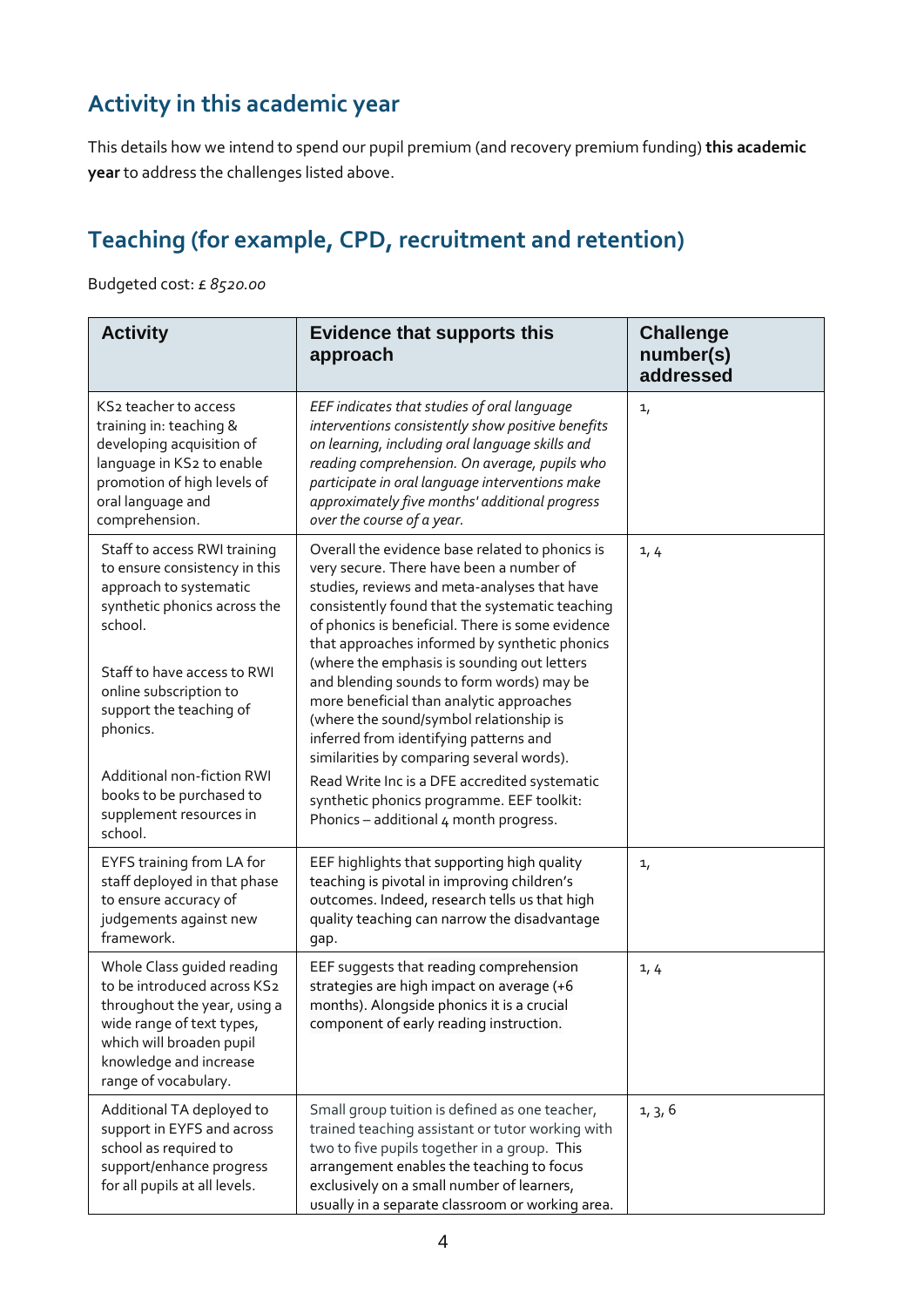| Intensive tuition in small groups is often<br>provided to support lower attaining learners or<br>those who are falling behind, but it can also be<br>used as a more general strategy to ensure<br>effective progress, or to teach challenging<br>topics or skills. |  |
|--------------------------------------------------------------------------------------------------------------------------------------------------------------------------------------------------------------------------------------------------------------------|--|
| EEF states that small group tuition has an<br>average impact of four months' additional<br>progress over the course of a year.                                                                                                                                     |  |

# **Targeted academic support (for example, tutoring, one-to-one support structured interventions)**

Budgeted cost: £ *15,660.00*

| <b>Activity</b>                                                                                                                                                                       | <b>Evidence that supports this</b><br>approach                                                                                                                                                                                                                                                                                                                                                                                                                      | <b>Challenge</b><br>number(s)<br>addressed |
|---------------------------------------------------------------------------------------------------------------------------------------------------------------------------------------|---------------------------------------------------------------------------------------------------------------------------------------------------------------------------------------------------------------------------------------------------------------------------------------------------------------------------------------------------------------------------------------------------------------------------------------------------------------------|--------------------------------------------|
| SENDCo to support staff in<br>timetabling 1:1 and small<br>group interventions, and to<br>offer advice to staff in<br>supporting pupils to<br>overcome barriers to<br>learning.       | EEF toolkit suggests that one to one tuition can<br>be effective, on average accelerating learning<br>by approximately five additional months'<br>progress DfE reports suggest that early<br>identification and close monitoring of pupils<br>with SEN will enable positive academic<br>outcomes.                                                                                                                                                                   | 3,6                                        |
| Continue to embed Nuffield<br>Early Learning Language<br>Intervention with all EYFS<br>children across the year.                                                                      | On average, children who are involved in<br>communication and language approaches<br>make approximately six-month additional<br>progress over the course of a year. All children<br>appear to benefit from such approaches but<br>some studies show slightly larger effects for<br>children from disadvantaged backgrounds.<br>A 2016 randomised controlled trial found a<br>positive impact of four months' additional<br>progress for the Nuffield Early Language | $\mathbf 1$                                |
|                                                                                                                                                                                       | intervention. EEF toolkit: Communication and<br>language approaches - additional 6 moths<br>progress NELI - additional 10 months progress.                                                                                                                                                                                                                                                                                                                          |                                            |
| 1-1/small group intervention<br>through 'School Based<br>Tutoring' route for pupils<br>across, to address gaps in<br>learning and ensure<br>readiness for next phase of<br>education. | To plug gaps in attainment through focused 1/1<br>intervention, small group focused teaching<br>(phonics/English/maths), Individual sup-<br>port/mentoring 1-1, Booster sessions (Y6).<br>EEF toolkit suggests that one to one tuition can<br>be effective, on average accelerating learning by                                                                                                                                                                     | 1, 6                                       |
|                                                                                                                                                                                       | approximately five additional months' progress.                                                                                                                                                                                                                                                                                                                                                                                                                     |                                            |
| Continued use of<br>Accelerated Reader to<br>develop reading and<br>comprehension skills in KS2                                                                                       | AR produces "particularly positive effects" ac-<br>cording to an independent study by the Educa-<br>tion Endowment Foundation (EEF) and Durham<br>University.<br>"The internet-based programme increased the<br>reading age of pupils by three additional months in                                                                                                                                                                                                 | 4                                          |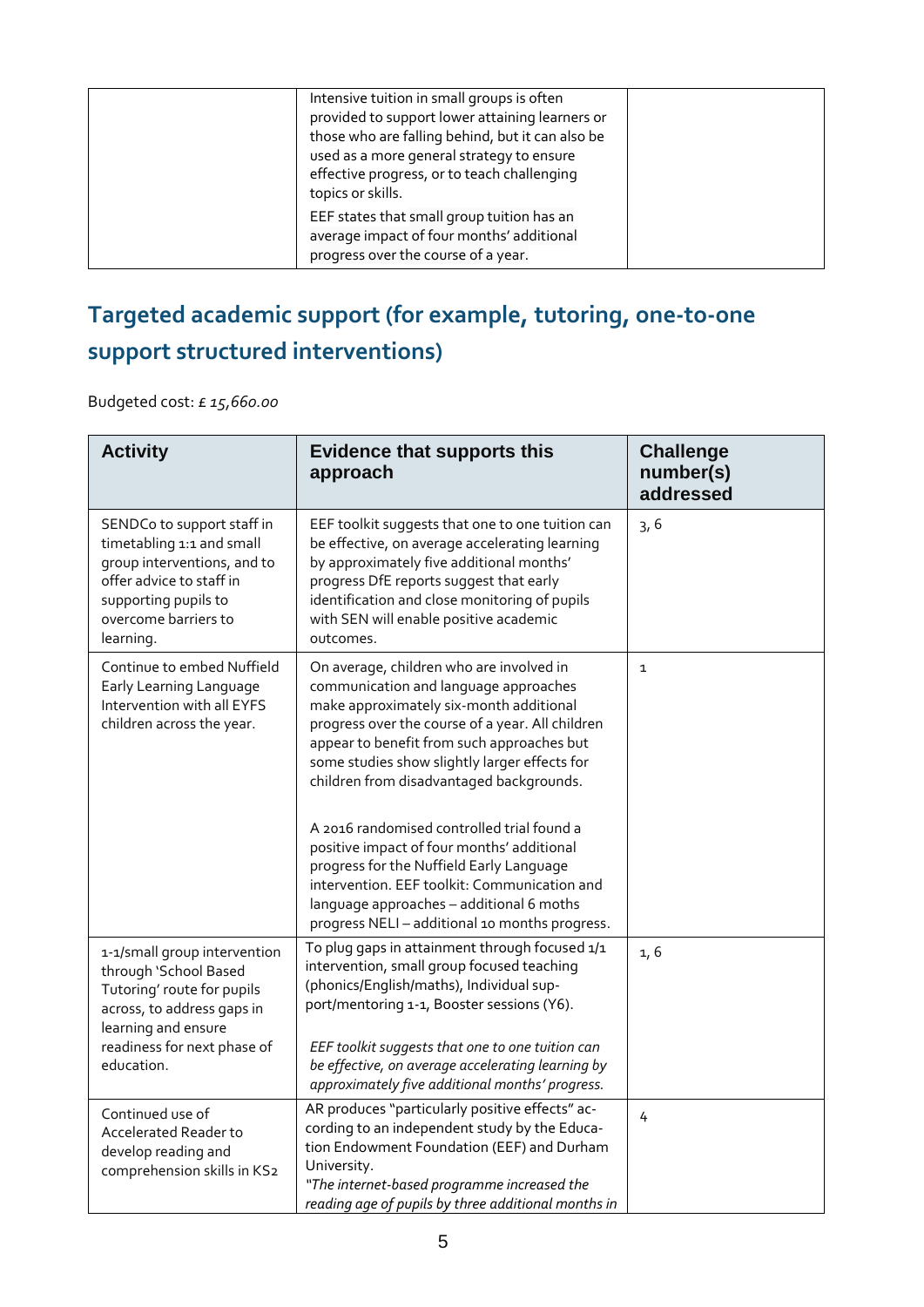|                                                                                                                                 | just 22 weeks. The effect on low-income pupils<br>was even greater, with their reading age improv-<br>ing by five additional months in the same amount<br>of time."        |   |
|---------------------------------------------------------------------------------------------------------------------------------|----------------------------------------------------------------------------------------------------------------------------------------------------------------------------|---|
| Many children enter school<br>with speech and language dif-<br>ficulties school staff will sup-<br>port these pupils; providing | Swift referral to speech and language assess-<br>ment and subsequent report and advice ensures<br>prompt intervention for our pupils.                                      | 6 |
| strategies so that they pro-<br>gress towards speech and<br>language outcomes and/or<br>Early Years outcomes.                   | The Communication Trust indicates that a<br>common feature of the most successful schools<br>surveyed was the attention they gave to<br>developing speaking and listening. |   |

# **Wider strategies (for example, related to attendance, behaviour, wellbeing)**

Budgeted cost: £ *8,050.00*

| <b>Activity</b>                                                                                                                                                                                                                                                                                                                                                                       | <b>Evidence that supports this</b><br>approach                                                                                                                                                                                                                                                                                                                                                                                                                                                                                                              | <b>Challenge</b><br>number(s)<br>addressed |
|---------------------------------------------------------------------------------------------------------------------------------------------------------------------------------------------------------------------------------------------------------------------------------------------------------------------------------------------------------------------------------------|-------------------------------------------------------------------------------------------------------------------------------------------------------------------------------------------------------------------------------------------------------------------------------------------------------------------------------------------------------------------------------------------------------------------------------------------------------------------------------------------------------------------------------------------------------------|--------------------------------------------|
| Implementation of Nurture<br>provision to aid social and/or<br>developmental issues exacer-<br>bated by school closures,<br>which can have a huge impact<br>on children's ability to access<br>learning.                                                                                                                                                                              | Nurture Group will target specific pupils to address<br>social/emotional aspects of learning and help over-<br>come potential barriers to academic attainment.<br>Nurture provides a bridge between home and<br>school; a place where children can feel safe and se-<br>cure to explore their emotional and social wellbeing,<br>learn about themselves, develop and grow. It is an<br>essential part of the school's Inclusion and PSHE<br>provision.                                                                                                      | 2, 3                                       |
|                                                                                                                                                                                                                                                                                                                                                                                       | EEF suggests that SEL interventions have an<br>identifiable and significant impact on attitudes to<br>learning, social relationships in school, and<br>attainment itself (four months' additional progress<br>on average)                                                                                                                                                                                                                                                                                                                                   |                                            |
| Paying Educational Debt due<br>to high levels of social depri-<br>vation in the school catch-<br>ment area. Therefore, school<br>will subsidise morning club,<br>costs of school visits to<br>broaden and develop experi-<br>ences outside school and en-<br>hance the curriculum by<br>providing first hand experi-<br>ences so that these may be<br>utilised within the curriculum. | Costs of school visits/trips will be heavily subsidised<br>or free of charge for families entitled to Pupil Pre-<br>mium.<br>School sees its responsibility to address the wider<br>curriculum and provide enhanced learning opportu-<br>nities for all pupils.<br>LOtC indicates that pupils learn better though practi-<br>cal experience and acquire their knowledge and under-<br>standing through real-life experiences that stimulate<br>their natural curiosity. These can then be consolidated<br>through further learning opportunities in school. | 2, 3                                       |
| Children entitled to pupil pre-<br>mium will receive free access<br>to after school clubs.                                                                                                                                                                                                                                                                                            | Access to after school clubs is free of charge or at a<br>reduced cost.<br>This enables pupils to access a wide range of after<br>school clubs.                                                                                                                                                                                                                                                                                                                                                                                                             | 2, 3                                       |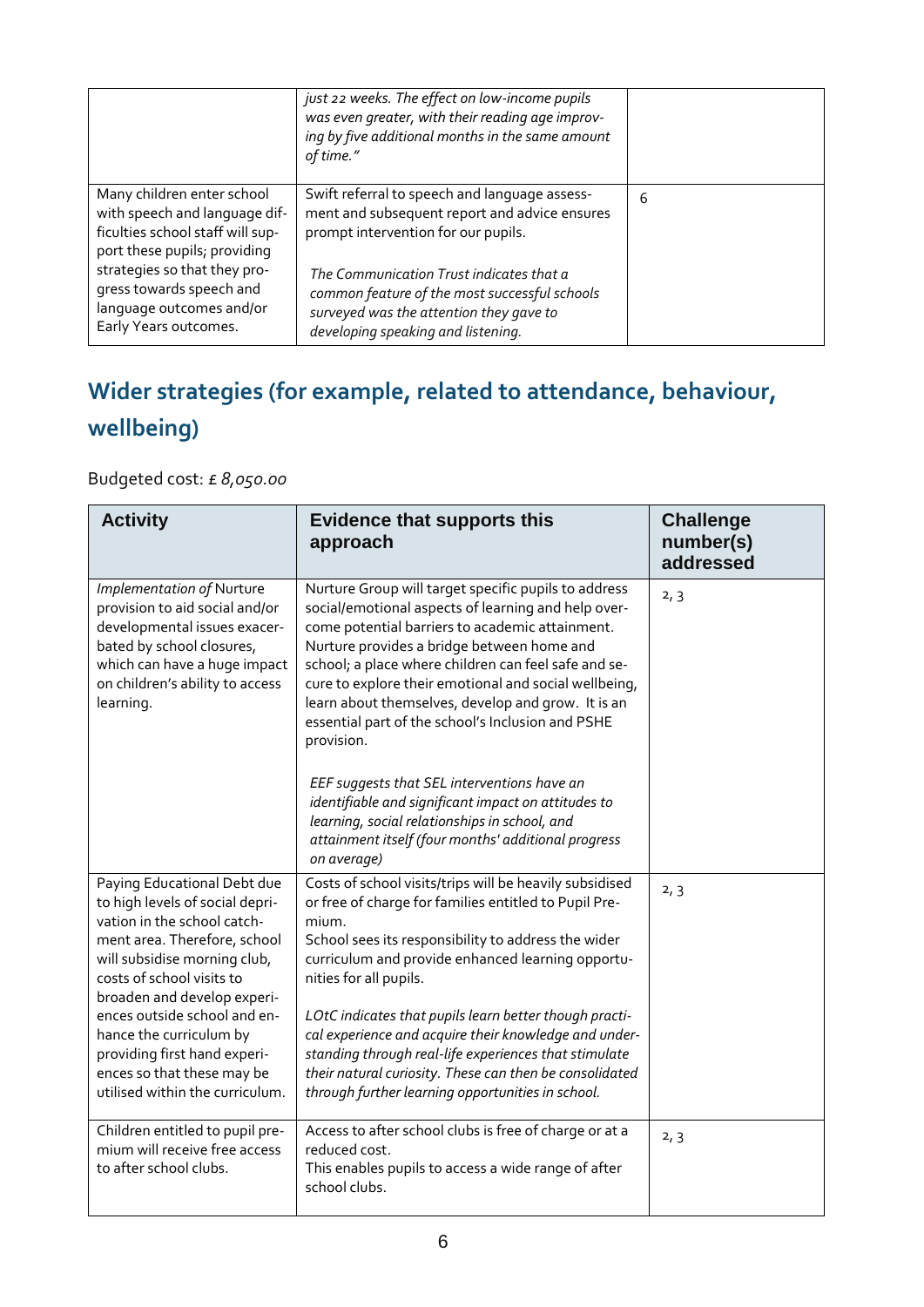|                                                                                                                                                                                                                                               | Any pupil can access provision regardless of fi-<br>nances.                                                                                                                                                                                                                                                                                                                                                              |      |
|-----------------------------------------------------------------------------------------------------------------------------------------------------------------------------------------------------------------------------------------------|--------------------------------------------------------------------------------------------------------------------------------------------------------------------------------------------------------------------------------------------------------------------------------------------------------------------------------------------------------------------------------------------------------------------------|------|
|                                                                                                                                                                                                                                               | EEF toolkit acknowledges that after school pro-<br>grammes which are closely linked to the curriculum<br>are clearly related to academic benefit. There is also<br>evidence indicating that, on average, pupils make two<br>additional months' progress per year from extended<br>school time.                                                                                                                           |      |
| Children entitled to pupil pre-<br>mium will receive equality of<br>opportunity for wider school<br>experiences.                                                                                                                              | To target disadvantaged pupils for music tuition.<br>School to pay for Music Tuition.<br>School sees its responsibility to address this wider<br>curriculum need.                                                                                                                                                                                                                                                        | 2, 3 |
|                                                                                                                                                                                                                                               | EEF toolkit highlights that the impact of arts partici-<br>pation on academic learning appears to be positive<br>and there is some evidence of a positive link between<br>music and spatial awareness. Wider benefits on atti-<br>tudes to learning and well-being have also consist-<br>ently been reported.                                                                                                            |      |
| Increased focus on attend-<br>ance due to high levels of so-<br>cial deprivation in the school<br>catchment area & exacer-<br>bated parental anxiety in rela-<br>tion to the ongoing pandemic<br>can affect the attendance of<br>some pupils. | The SLT and Business Manager closely monitors the<br>attendance of all of our pupils. The enforcement of<br>guidelines ensure prompt and timely intervention if<br>pupils are absent from or late to school, including<br>first day contact, welfare checks and follow up.<br>Changes to the Education Welfare Service puts a<br>greater responsibility on schools for supporting fami-<br>lies and tracking attendance. | 5    |
|                                                                                                                                                                                                                                               | NfER briefing for school leaders identifies addressing<br>persistent lateness as a key step in improving attend-<br>ance and outcomes for pupils.                                                                                                                                                                                                                                                                        |      |
| Development of the school li-<br>brary to provide inviting<br>space for pupils to choose<br>books and read for pleasure.                                                                                                                      | See DfE research on reading for pleasure                                                                                                                                                                                                                                                                                                                                                                                 | 4    |
| Reading bookmarks will be<br>provided for parents to ena-<br>ble them to question their<br>children, focusing on key as-<br>pects of comprehension.                                                                                           | Parental engagement has a positive impact on aver-<br>age of 4 months' additional progress. It is crucial to<br>consider how to engage with all parents to avoid<br>widening attainment gaps.                                                                                                                                                                                                                            | 4    |

# **Total budgeted cost: £** *32,230.00*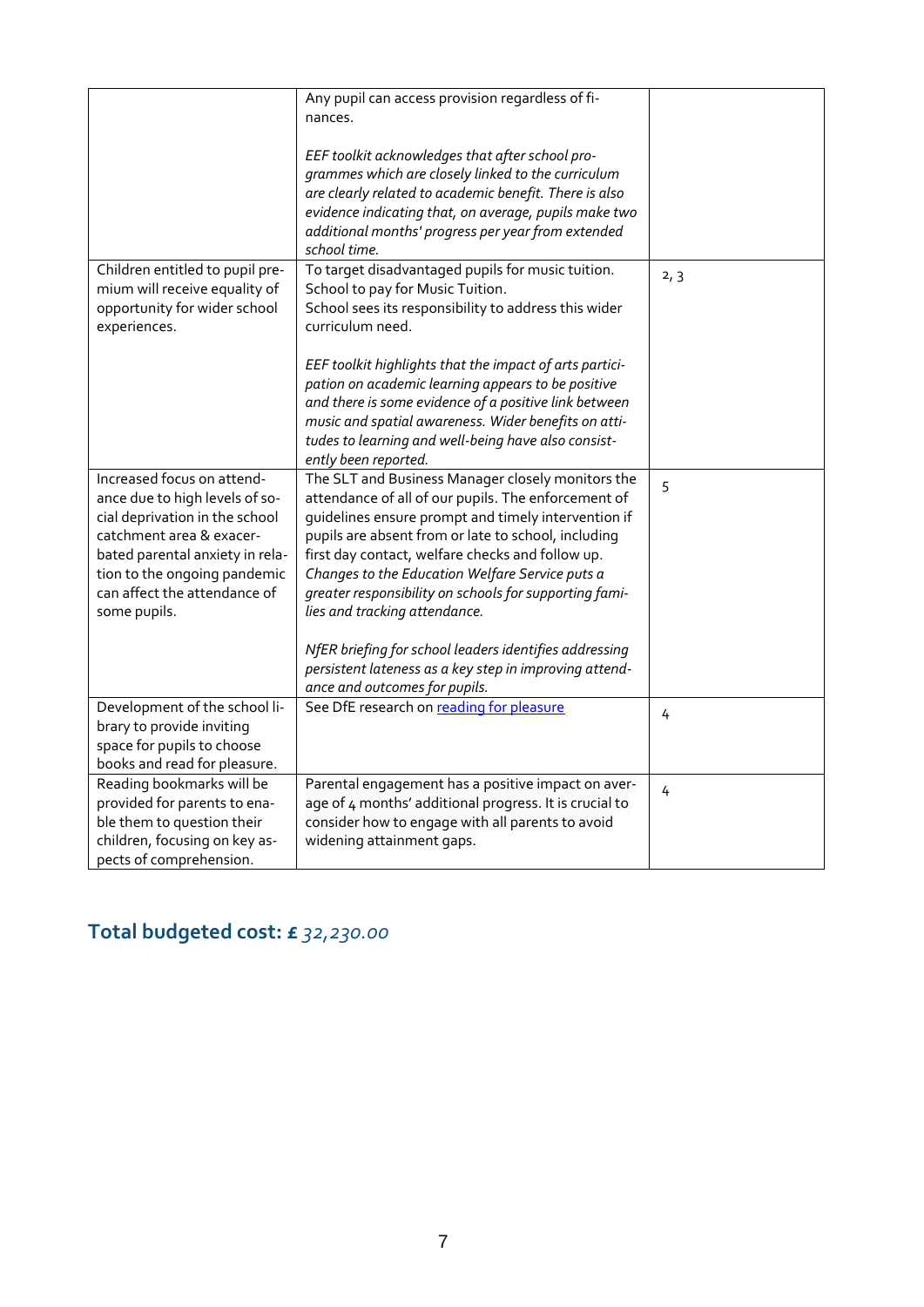## **Part B: Review of outcomes in the previous academic year**

#### **Pupil premium strategy outcomes**

This details the impact that our pupil premium activity had on pupils in the 2020 to 2021 academic year.

Our assessment of the reasons for the 2020-21 outcomes suggests the impact of Covid-19 which disrupted the teaching and learning of pupils despite our remote learning strategy and the extensive support for this. As evidenced across the country, school closures were most detrimental to disadvantaged pupils and therefore to a large number of our school cohort. The impact of this was mitigated by our efforts to provide a high-quality remote curriculum and extensive support to pupils.

| Aim                                                                                                                                                                                                            | Outcome                                                                                                                                                                                                                                                                                                                                                                                                                                                                                                                                                                                                                                                                                                                                                             |
|----------------------------------------------------------------------------------------------------------------------------------------------------------------------------------------------------------------|---------------------------------------------------------------------------------------------------------------------------------------------------------------------------------------------------------------------------------------------------------------------------------------------------------------------------------------------------------------------------------------------------------------------------------------------------------------------------------------------------------------------------------------------------------------------------------------------------------------------------------------------------------------------------------------------------------------------------------------------------------------------|
| To increase the progress of those PP children not achieving in<br>line with their peers ('others'). To ensure that those achieving<br>at age related expectations continue to succeed and are chal-<br>lenged. | Pupil data Summer 2021:<br>EYFS:<br>All: 92% GLD PP: 0%<br>$Y_1$ :<br>All: 53% passed phonics screening check<br>PP: 50%<br>Y <sub>2</sub> (All):<br>EXS R 67%, W 25%, M 42%<br>GD R 25% W o% M o%<br>$Y2$ (PP):<br>EXS: R 20%, W 0%, M 20%<br>Y6(All):<br>EXS: R 64%, W 59% M 65% RWM combined: 53%<br>GD: R 29% W 24% M 0% RWM combined: 24%<br>$Y6(PP)$ :<br>EXS: R 40%, W 40% M 40% RWM combined: 53%<br>GD: R 20% W 0% M 0% RWM combined: 24%                                                                                                                                                                                                                                                                                                                  |
| To ensure PP children are able to access learning at home.                                                                                                                                                     | Parents were offered DfE provided laptops (15 in total<br>school allocation) for use on a loan basis during the<br>lockdown period. School sourced 25 free refurbished<br>desktop PCs from Rebuyer, which were given to parents<br>who requested one. Wireless keyboard/mouse were of-<br>fered to parents to enable them to use games machines<br>(e.g. Xbox, PlayStation) to access the home learning<br>platform where families were sharing one device be-<br>tween several children. Parents were offered free inter-<br>net dongles to aid Wi-Fi access for those parents who<br>did not have broadband. Where families were still<br>struggling with engagement and access, children were<br>invited to join the Key Worker provision provided in<br>school. |
| To ensure that SEND pupil premium pupils are making more<br>accelerated progress.                                                                                                                              | Unable to provide data due to the impact of Covid and<br>school closures on the delivery of the curriculum. The<br>impact of this was mitigated by our efforts to provide a<br>high-quality remote curriculum and extensive support<br>to pupils.                                                                                                                                                                                                                                                                                                                                                                                                                                                                                                                   |
| To ensure that pupil premium children read regularly at home.                                                                                                                                                  | Regular reading was encouraged even through school<br>closures with the provision of Accelerated Reader logins<br>that children could access at home. Links to online li-<br>brary resources were provided so that children could<br>still access a wide range of texts. Accelerated Reader<br>was monitored regularly, and awards given to pupils to                                                                                                                                                                                                                                                                                                                                                                                                               |